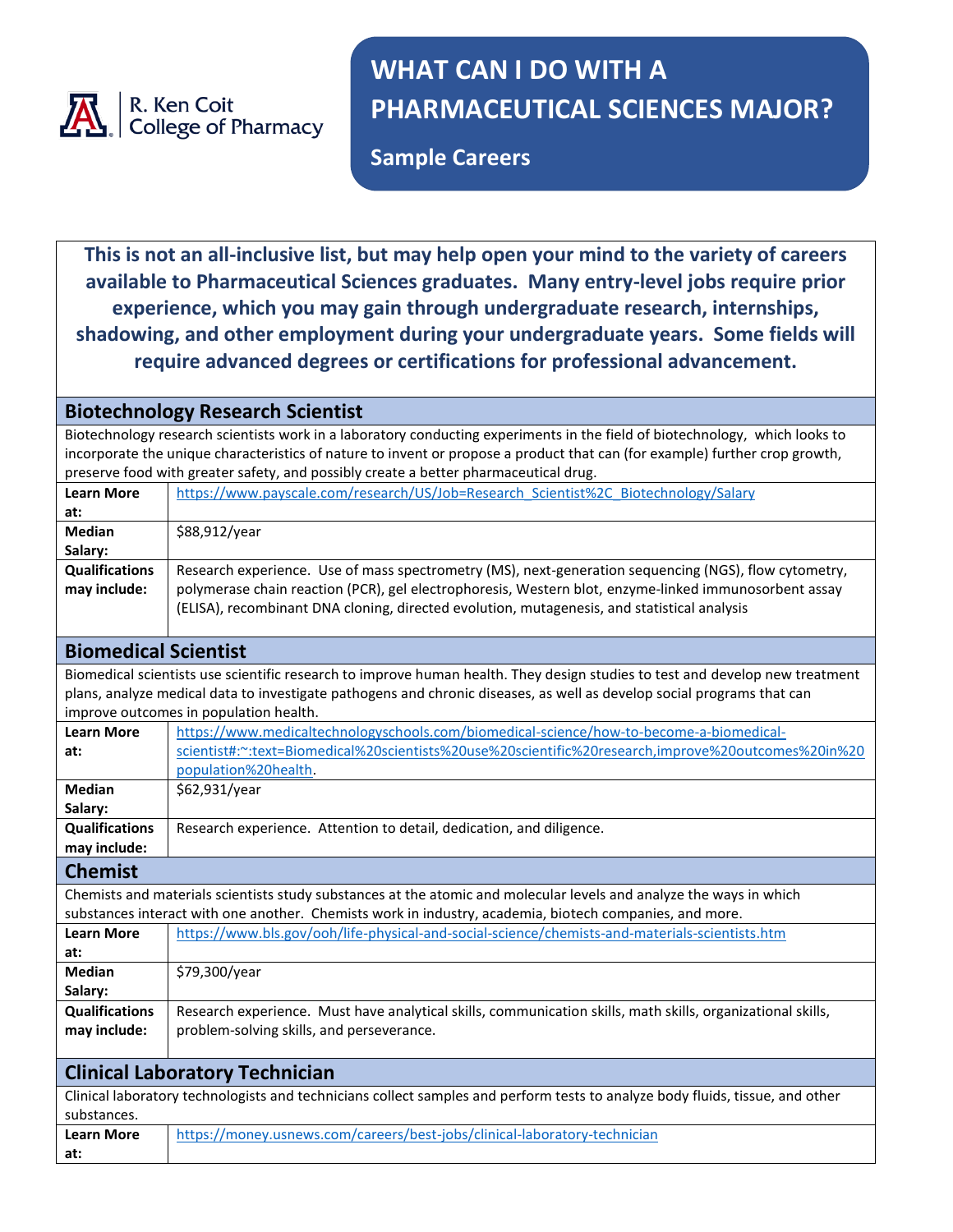| <b>Median</b><br>Salary:                                                                                                                               | \$54,180/year                                                                                                                                                                                                                                            |  |
|--------------------------------------------------------------------------------------------------------------------------------------------------------|----------------------------------------------------------------------------------------------------------------------------------------------------------------------------------------------------------------------------------------------------------|--|
| <b>Qualifications</b>                                                                                                                                  | Qualified candidates have the ability use technology, dexterity, physical stamina, and are detail oriented                                                                                                                                               |  |
| may include:                                                                                                                                           |                                                                                                                                                                                                                                                          |  |
|                                                                                                                                                        | <b>Clinical Supply Specialist</b>                                                                                                                                                                                                                        |  |
| Clinical supply specialists are responsible for developing drug supply planning strategies and overall management of supplies<br>for clinical studies. |                                                                                                                                                                                                                                                          |  |
| <b>Learn More</b><br>at:                                                                                                                               | https://www.glassdoor.com/Salaries/clinical-supply-specialist-salary-SRCH KO0,26.htm                                                                                                                                                                     |  |
| <b>Median</b>                                                                                                                                          | \$64,923                                                                                                                                                                                                                                                 |  |
| Salary:                                                                                                                                                |                                                                                                                                                                                                                                                          |  |
| <b>Qualifications</b>                                                                                                                                  | Knowledge of the pharmaceutical/biotech/clinical supply logistics environment. Proactive approach to work,                                                                                                                                               |  |
| may include:                                                                                                                                           | ability to identify potential issues in advance. Experience with project management and clinical customer                                                                                                                                                |  |
|                                                                                                                                                        | relations.                                                                                                                                                                                                                                               |  |
|                                                                                                                                                        | <b>Clinical Trials Research Coordinator</b>                                                                                                                                                                                                              |  |
|                                                                                                                                                        | Clinical Trials Research Coordinators oversee, coordinate, and manage the day-to-day clinical activities for research trials. This                                                                                                                       |  |
| may include regulatory and contract issues, recruitment, informed consent, study procedures, data collection and                                       |                                                                                                                                                                                                                                                          |  |
|                                                                                                                                                        | documentation, and interactions with research sponsors.                                                                                                                                                                                                  |  |
| <b>Learn More</b><br>at:                                                                                                                               | https://www.zippia.com/clinical-trial-coordinator-jobs/skills/                                                                                                                                                                                           |  |
| <b>Median</b>                                                                                                                                          | \$45,000/year                                                                                                                                                                                                                                            |  |
| Salary:                                                                                                                                                |                                                                                                                                                                                                                                                          |  |
| <b>Qualifications</b>                                                                                                                                  | Excellent communication skills and organizations skills. Knowledge of regulatory document collection and IRB                                                                                                                                             |  |
| may include:                                                                                                                                           | helpful.                                                                                                                                                                                                                                                 |  |
|                                                                                                                                                        | <b>Consumer Safety Officer in Center for Drug Evaluation and Research (CDER)</b>                                                                                                                                                                         |  |
|                                                                                                                                                        | Serves as a subject matter specialist in the evaluation of drug manufacturing and compounding facilities.                                                                                                                                                |  |
| <b>Learn More</b>                                                                                                                                      | https://www.fda.gov/about-fda/jobs-center-drug-evaluation-and-research/consumer-safety-officer-jobs-                                                                                                                                                     |  |
| at:                                                                                                                                                    | cder                                                                                                                                                                                                                                                     |  |
| <b>Median</b><br>Salary:                                                                                                                               | \$69,147/year                                                                                                                                                                                                                                            |  |
| <b>Qualifications</b>                                                                                                                                  | Knowledge in current good manufacturing practices (cGMP)                                                                                                                                                                                                 |  |
| may include:                                                                                                                                           |                                                                                                                                                                                                                                                          |  |
|                                                                                                                                                        | <b>Food Scientist for Vitamin Supplement Companies</b>                                                                                                                                                                                                   |  |
|                                                                                                                                                        | Food scientists and technologists use chemistry, biology, and other sciences to study the basic elements of food. They analyze<br>the nutritional content of food, discover new food sources, and research ways to make processed foods safe and healthy |  |
| <b>Learn More</b>                                                                                                                                      | https://www.bls.gov/ooh/life-physical-and-social-science/agricultural-and-food-                                                                                                                                                                          |  |
| at:                                                                                                                                                    | scientists.htm#:~:text=Food%20scientists%20and%20technologists%20use,processed%20foods%20safe%20a                                                                                                                                                        |  |
| Median                                                                                                                                                 | nd%20healthy.<br>\$68,830/year                                                                                                                                                                                                                           |  |
| Salary:                                                                                                                                                |                                                                                                                                                                                                                                                          |  |
| <b>Qualifications</b>                                                                                                                                  | Research experience. Knowledge in dosage forms like capsules, supplements, health and nutrition,                                                                                                                                                         |  |
| may include:                                                                                                                                           | microbiology, quality assurance, and ingredient functionality                                                                                                                                                                                            |  |
| <b>Forensic Scientist</b>                                                                                                                              |                                                                                                                                                                                                                                                          |  |
|                                                                                                                                                        | Forensic science technicians aid criminal investigations by collecting and analyzing evidence.                                                                                                                                                           |  |
| <b>Learn More</b>                                                                                                                                      | https://www.bls.gov/ooh/life-physical-and-social-science/forensic-science-technicians.htm                                                                                                                                                                |  |
| at:                                                                                                                                                    |                                                                                                                                                                                                                                                          |  |
| Median<br>Salary:                                                                                                                                      | \$60,590/year                                                                                                                                                                                                                                            |  |
| <b>Qualifications</b>                                                                                                                                  | Use of polymerase chain reaction (PCR) technology for DNA, gas chromatography mass spectrometry                                                                                                                                                          |  |
| may include:                                                                                                                                           | (GC/MS), liquid chromatography tandem mass spectrometry (LC/MS/MS), solid phase extraction (SPE),                                                                                                                                                        |  |
|                                                                                                                                                        | infrared spectroscopy, thin layer chromatography (TLC), enzyme-linked immunosorbent assay (ELISA), Work                                                                                                                                                  |  |
|                                                                                                                                                        | in different divisions such as biology, controlled substances, latent print, toxicology, and firearms                                                                                                                                                    |  |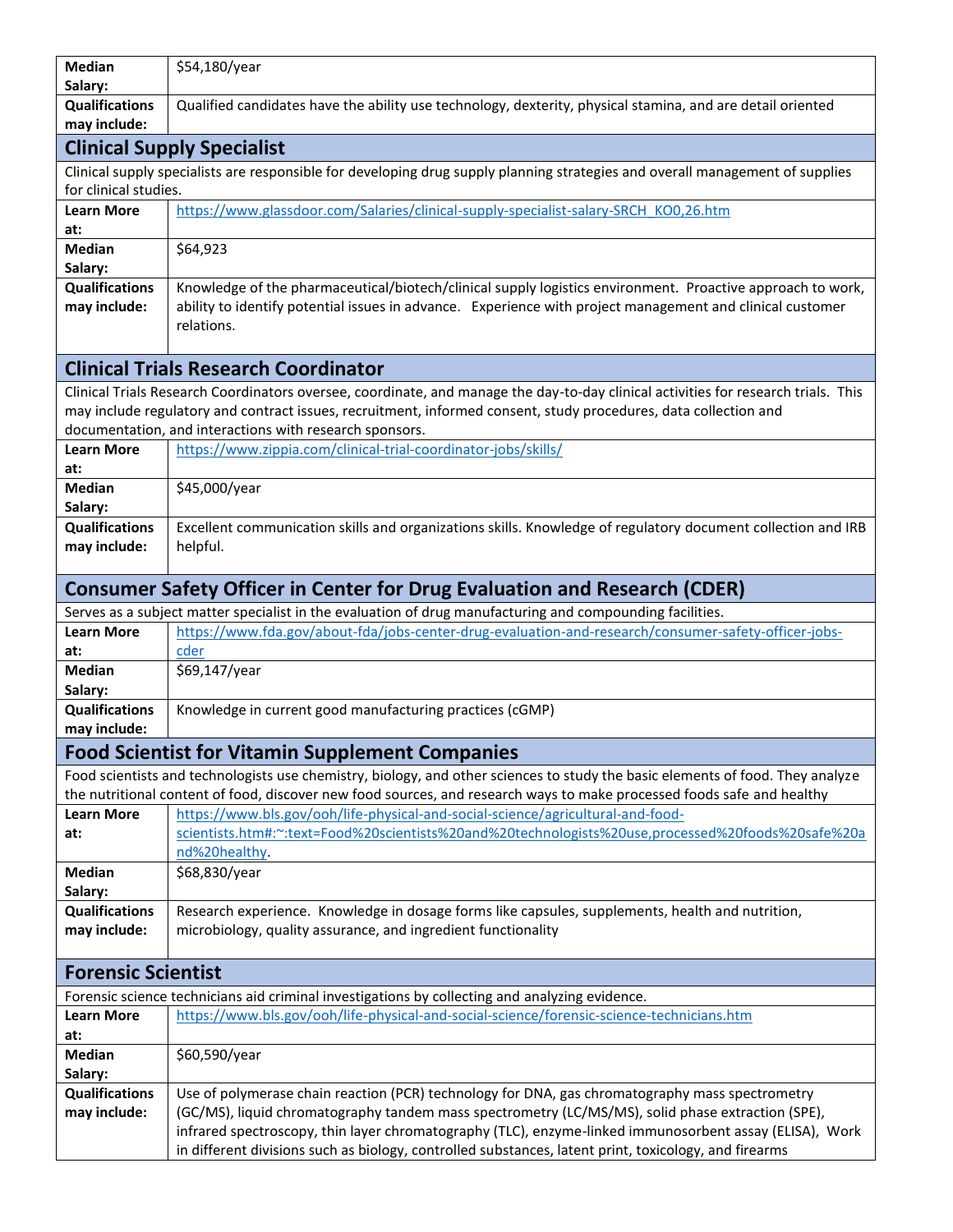| <b>Formulation Scientist</b>                                                                                                    |                                                                                                                                                       |  |
|---------------------------------------------------------------------------------------------------------------------------------|-------------------------------------------------------------------------------------------------------------------------------------------------------|--|
| A formulation scientist designs, develops, tests, and evaluates products. Their job duties involve blending and mixing chemical |                                                                                                                                                       |  |
| components to create effective products, often for the pharmaceutical or cosmetics industries.                                  |                                                                                                                                                       |  |
| <b>Learn More</b>                                                                                                               | https://www.ziprecruiter.com/Career/Formulation-Scientist/What-Is-How-to-Become                                                                       |  |
| at:                                                                                                                             |                                                                                                                                                       |  |
| <b>Median</b><br>Salary:                                                                                                        | \$52,715/year                                                                                                                                         |  |
| <b>Qualifications</b>                                                                                                           | Research experience. Knowledge in good manufacturing practices (GMP), quality control, SDS-PAGE, ion-                                                 |  |
| may include:                                                                                                                    | exchange chromatography (IEX), size exclusion chromatography (SEC), high performance liquid                                                           |  |
|                                                                                                                                 | chromatography (HPLC), drug excipients, standard operating procedures (SOP), dissolution, and Karl Fischer                                            |  |
|                                                                                                                                 | titration                                                                                                                                             |  |
|                                                                                                                                 |                                                                                                                                                       |  |
|                                                                                                                                 | <b>Health Education Specialist</b>                                                                                                                    |  |
|                                                                                                                                 | Health education specialists develop programs to teach people about conditions affecting well-being. Community health                                 |  |
|                                                                                                                                 | workers promote wellness by helping people adopt healthy behaviors.                                                                                   |  |
| <b>Learn More</b>                                                                                                               | https://www.bls.gov/ooh/community-and-social-service/health-educators.htm                                                                             |  |
| at:                                                                                                                             |                                                                                                                                                       |  |
| <b>Median</b><br>Salary:                                                                                                        | \$56,500/year                                                                                                                                         |  |
| <b>Qualifications</b>                                                                                                           | Understanding of specific community, culture, medical condition or disability with which they work. The                                               |  |
| may include:                                                                                                                    | ability to speak a second language may be helpful.                                                                                                    |  |
|                                                                                                                                 |                                                                                                                                                       |  |
|                                                                                                                                 | <b>Pharmaceutical Manufacturing Technician</b>                                                                                                        |  |
|                                                                                                                                 | A pharmaceutical manufacturer uses raw materials and chemical compounds to create pharmaceutical products like                                        |  |
|                                                                                                                                 | medications. Pharmaceutical manufacturers can measure materials to ensure they use the appropriate amount, blend                                      |  |
|                                                                                                                                 | materials to create powders for medications and synthesize components of new pharmaceuticals with specialized tools and                               |  |
|                                                                                                                                 | procedures. Because they often work with potentially hazardous materials, a large part of a pharmaceutical manufacturer's                             |  |
| <b>Learn More</b>                                                                                                               | job is to make sure that all regulations are met and followed to ensure the safety of everyone in the workplace.                                      |  |
| at:                                                                                                                             | https://hiring.monster.com/resources/job-descriptions/production/pharmaceutical-manufacturing-<br>technician/                                         |  |
| <b>Median</b>                                                                                                                   | \$55,107                                                                                                                                              |  |
| Salary:                                                                                                                         |                                                                                                                                                       |  |
| <b>Qualifications</b>                                                                                                           | Laboratory skills, critical thinking skills, teamwork skills                                                                                          |  |
| may include:                                                                                                                    |                                                                                                                                                       |  |
|                                                                                                                                 | <b>Pharmaceutical Sales Representative</b>                                                                                                            |  |
|                                                                                                                                 | A pharmaceutical sales representative is someone who is employed by pharmaceutical manufacturers and distributors to                                  |  |
|                                                                                                                                 | inform and educate physicians about their products in the rapidly advancing pharmaceutical industry. These representatives                            |  |
|                                                                                                                                 | rely on their interpersonal skills and knowledge of the products to sell to providers and influence them to prescribe the drugs                       |  |
| to their patients.<br><b>Learn More</b>                                                                                         | https://www.careerexplorer.com/careers/pharmaceutical-sales-representative/                                                                           |  |
| at:                                                                                                                             |                                                                                                                                                       |  |
| <b>Median</b>                                                                                                                   | \$65,420/year                                                                                                                                         |  |
| Salary:                                                                                                                         |                                                                                                                                                       |  |
| <b>Qualifications</b>                                                                                                           | Understand sales products, competing drug products, pharmacology, chemistry, adverse drug reactions,                                                  |  |
| may include:                                                                                                                    | contraindications                                                                                                                                     |  |
|                                                                                                                                 |                                                                                                                                                       |  |
|                                                                                                                                 | <b>Pharmacy Patient Advocate</b>                                                                                                                      |  |
|                                                                                                                                 | Patient advocacy is an area of specialization in health care concerned with advocacy for patients, survivors, and caregivers.                         |  |
| Typical advocacy activities are the following: patient rights, matters of privacy, confidentiality or informed consent, patient |                                                                                                                                                       |  |
| <b>Learn More</b>                                                                                                               | representation, awareness building, support and education of patients, survivors and their careers.<br>https://en.wikipedia.org/wiki/Patient advocacy |  |
| at:                                                                                                                             |                                                                                                                                                       |  |
| <b>Median</b>                                                                                                                   | \$60,772/year                                                                                                                                         |  |
| Salary:                                                                                                                         |                                                                                                                                                       |  |